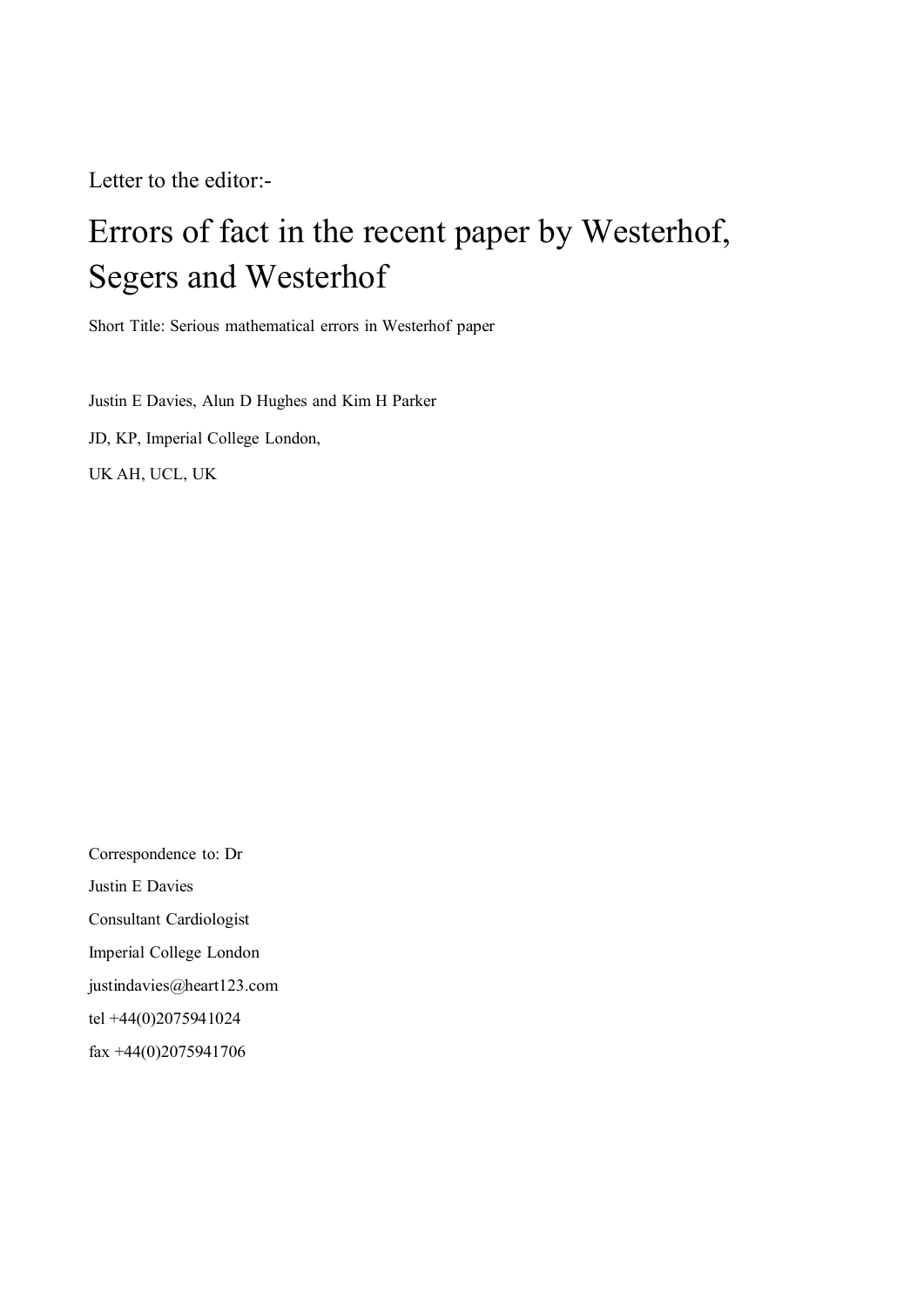## *False facts are highly injurious to the progress of science,*

*for they often endure long...* – Charles  $Darwin<sup>1</sup>$ 

The recent paper in *Hypertension* by Westerhof, Segers and Westerhof<sup>2</sup> expressed very strong conclusions about both reservoir pressure and the instantaneous wave-free ratio (iFR). We welcome robust debate of scientific concepts but we fear that in seeking to produce what they term a 'controversy series article' Westerhof *et al.* have allowed polemical enthusiasm to override accuracy. As three of the originators of iFR and the concept of reservoir pressure, we feel obliged to point out that the paper contains a number of errors or'false facts' that nullify their conclusions.

Throughout the paper they persistently assert that iFR is the ratio of measured pressure and flow. Quoting two instances: "The iFR is the ratio of pressure and flow in the latter 75% of diastole." and "their instantaneous ratio thus  $P^m(t)/Q^m(t)$ " where  $P^m(t)$  is measured pressure and  $Q^m(t)$  is measured flow. This is not true.

iFR is defined as the ratio of the distal-to-proximal pressure across a coronary stenosis during the period during diastole when waves identified as peaks in the wave intensity are minimal, which we defined as the 'wave-free' period in the first paper describing  $it^3$ :

$$
iFR = \frac{P d_{wfp}}{P a_{wfp}}
$$

where  $Pd_{wfp}$  is the pressure distal to the stenosis and  $Pa_{wfp}$  is the pressure proximal to the stenosis during the 'wave-free' period.

The article contains other misrepresentations and errors. They state that the reservoir pressure is the same as Frank's Windkessel pressure when, in fact, we coined the term 'reservoir pressure' expressly to emphasise that it was not the same as the Windkessel pressure. They also assume that reservoir pressure and iFR are somehow related mechanistically when, in fact, they share nothing, except some